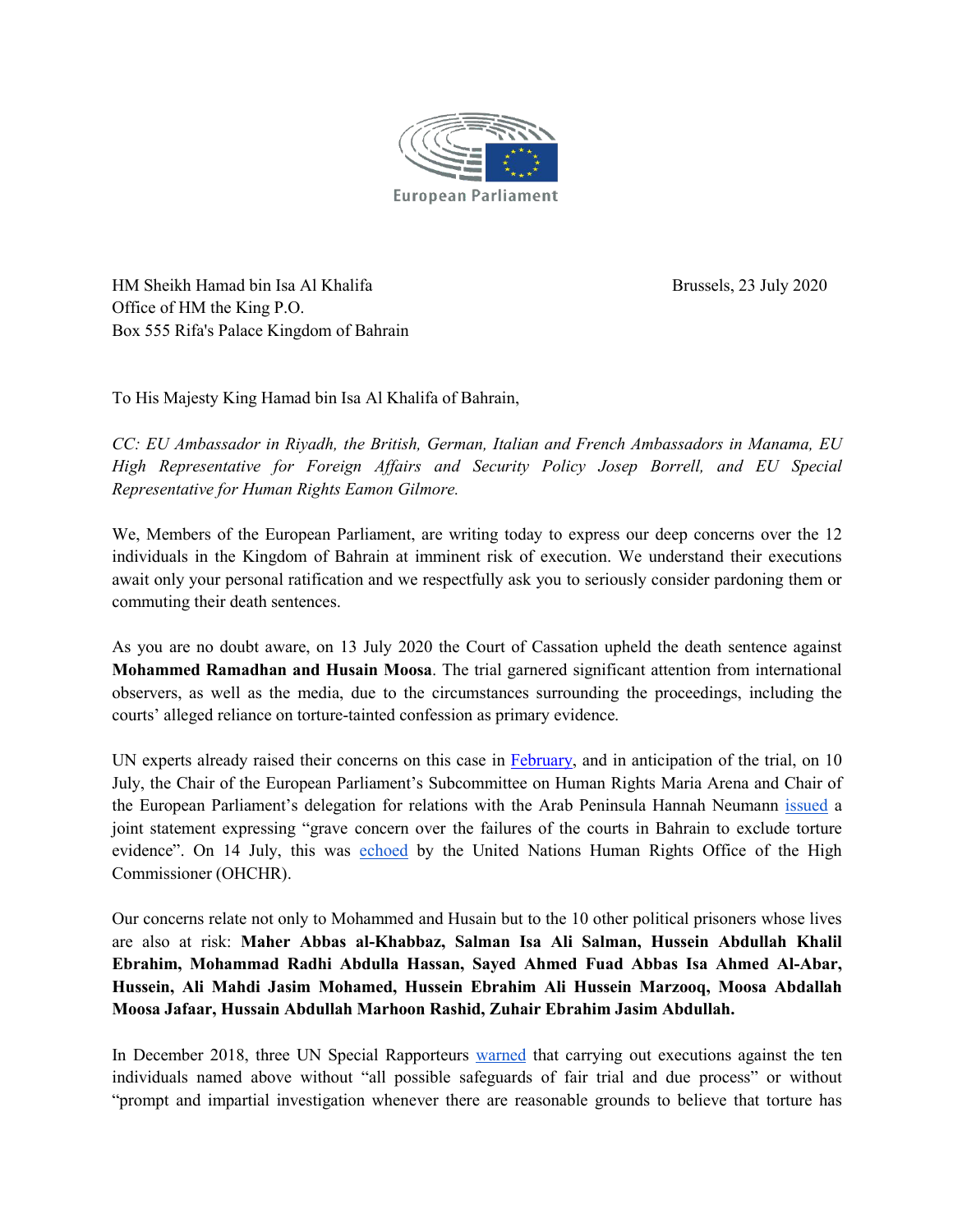been inflicted" would violate Bahrain's international obligations under the [International](https://www.ohchr.org/en/professionalinterest/pages/ccpr.aspx) Covenant on Civil and Political Rights (ICCPR) and the [Convention](https://www.ohchr.org/en/professionalinterest/pages/cat.aspx) Against Torture (CAT) and constitute a "summary execution".

Accordingly, we would like to ask you to use your executive powers to pardon Mohammed Ramadhan and Husain Moosa and to pardon or commute the death sentences of the 10 other political prisoners at risk of imminent execution. We deeply believe that such an action would serve to positively advance Bahrain's international reputation. Lastly, this Parliament has frequently reiterated its opposition to death penalty and in this spirit, we would like to strongly encourage you to work towards establishing a moratorium on executions as a first step towards the abolition of the death penalty.

We thank you for your time and sincerely hope you will be willing to consider our request with the gravity it warrants.<br>Sincerely,

Ernest Urtasun (Greens/EFA) Maria Arena (S&D) Hannah Neumann (Greens/EFA) Henrike Hahn (Greens/EFA) Dietmar Köster (S&D) Brando Benifei (S&D) Mounir Satouri (Greens/EFA) Idoia Villanueva Ruiz (GUE/NGL) Nikolaj Villumsen (GUE/NGL) Grace O'Sullivan (Greens/EFA) Yannick Jadot (Greens/EFA) Jytte Guteland (GUE/NGL) Marisa Matias (GUE/NGL) Alfred Sant (S&D) Erik Marquardt (Greens/EFA) Soraya Rodriguez (Renew Europe) Tatjana Zdanoka (Greens/EFA) José Gusmão (GUE/NGL) Izaskun Bilbao (Renew Europe) François Alfonsi (Greens/EFA) Reinhard Bütikofer (Greens/EFA) Margrete Auken (Greens/EFA) Kira Peter-Hansen (Greens/EFA) Milan Brglez (S&D) Bronis Ropė (Greens/EFA) Salima Yenbou (Greens/EFA) Carles Puigdemont (NI) Toni Comín (NI)